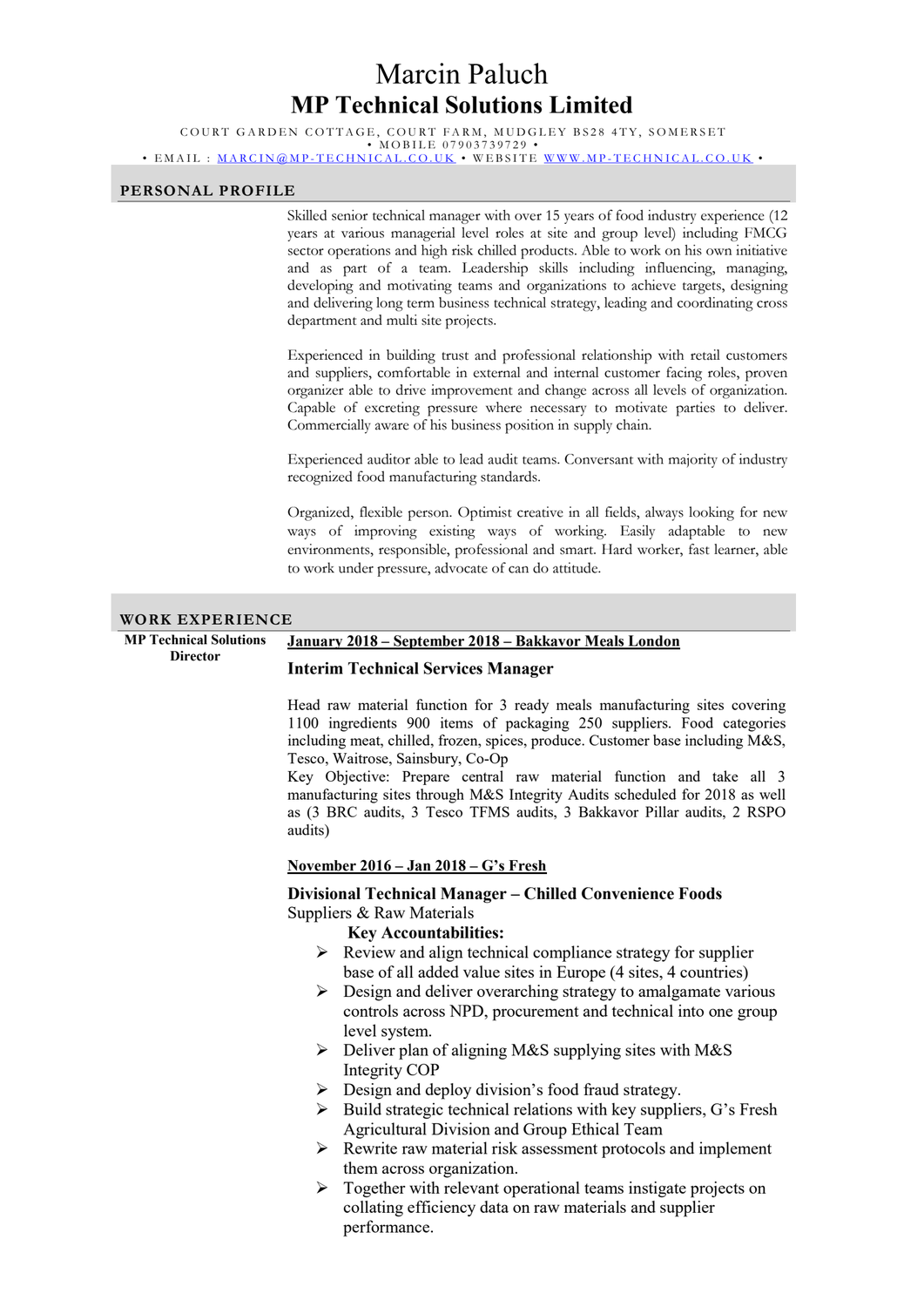- $\triangleright$  Deploy division wide supplier performance system with measurable KPIs
- $\triangleright$  Provide support to site teams in managing relationship with retailers and during 3rd party accreditation audits.
- $\triangleright$  Manage multi disciplinary technical projects focused on cost engineering, and quality consistency.
- $\triangleright$  Lay groundwork for building Central Technical team and multisite cooperation at TM level.

### September 2013 – November 2016 – Yeo Valley

### Group Supplier Technical Manager – (YV Central technical Team) Head of Central Supplier and Raw Materials Team

### Achievements:

- $\triangleright$  Design and overlook group technical supply base strategy driving technical and quality continuous improvement plans across multiple sites and countries including major global food industry players like Kerry Foods or Dohler. (achieved circa 40% YoY reduction of raw material rejections and customer complaints)
- $\triangleright$  Design fraud vulnerability assessment tools and horizon scan to be incorporated in raw materials and supplier risk assessments in line with BRC v7 and Retail Codes of Practice
- $\triangleright$  Design, implementation and management of supplier performance monitoring system: (identify areas to set Key Performance Indicators and adjust systems to enable ongoing trending)
- Drive group strategy for compliance with Modern Slavery Act and engagement with SEDEX (switch to B level membership)
- $\triangleright$  Ensure ongoing compliance with new industry challenges e.g. strategy for maintaining compliance with authenticity testing, acrylamides, dry fruit practices etc.
- Review and update raw materials risk assessment systems to reduce subjectivity and standardize outcomes
- $\triangleright$  Redesign existing raw material technical specification format to improve HARA assessment and additional quality parameters.
- Update and roll out across supply base process to tackle recovery of cost of managing food safety and major quality incidents as well as improvements relating to H&S impact of handling non conforming deliveries.
- $\triangleright$  Evaluate suppliers process validation, due diligence, drive change, influence and provide feedback on delivery of critical technical projects.

# Role:

- Heading Yeo Valley Raw material team
- Coordinating work of 4 category technologists
- Strategic overview of technical aspects of supply base for group with turnover exceeding 300 mil/pa.
- Management of relationship between YV and its suppliers
- Supplier approval and ongoing compliance for all YV production sites.
- Management of ingredient and packaging specification systems.
- New raw material approval.
- Safeguarding group supply chain compliance with technical codes of practice and legal requirements.
- Supplier auditing and raw material quality troubleshooting.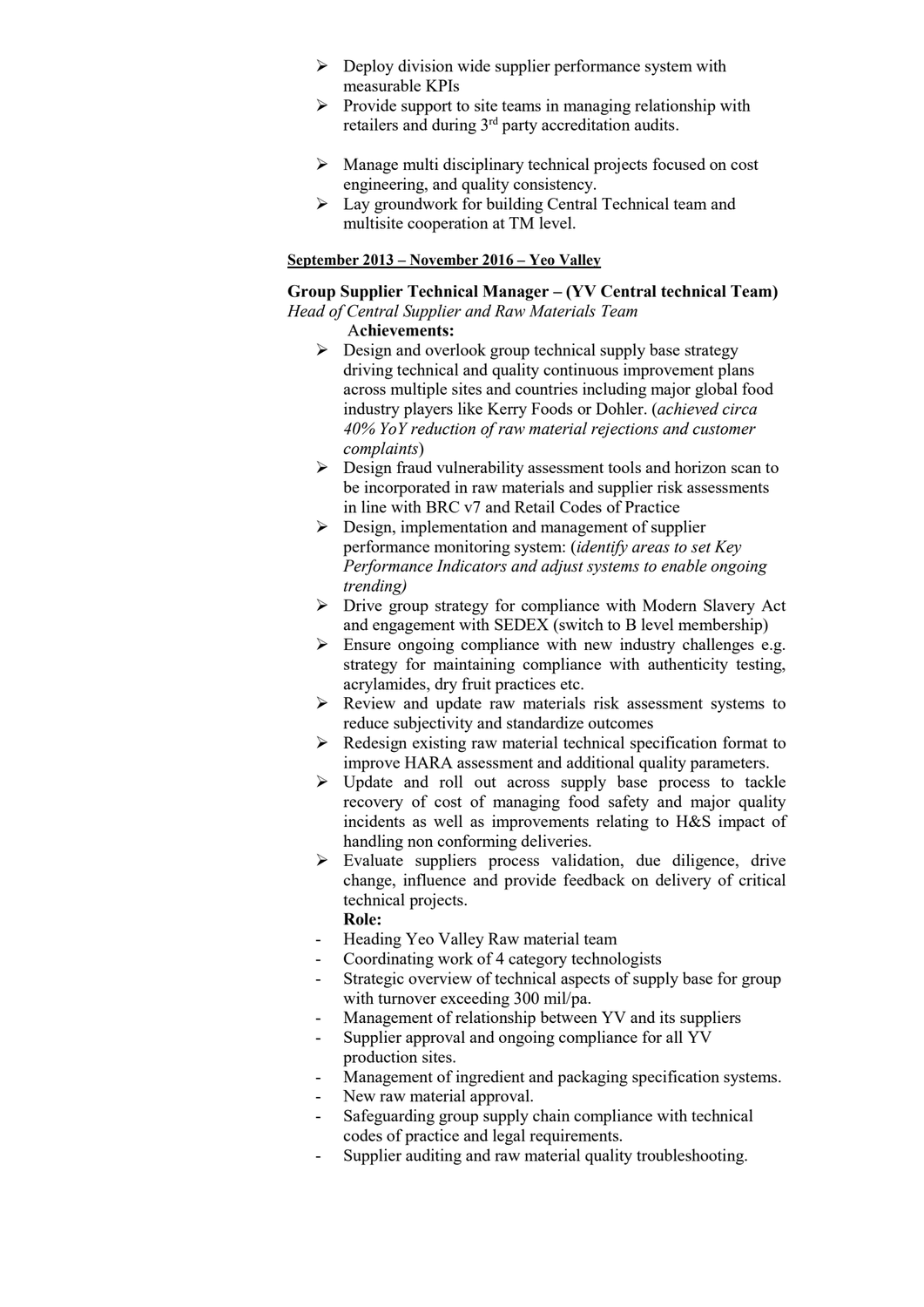### September 2010 – August 2013 – Isleport Foods / Bakkavor Group

### Site Quality Manager (2 manufacturing units) Key Accountabilities:

- Managing a team of 10 QAs
- Site Waitrose Technical Champion
- Prepare and lead sites through  $3rd$  party and customer audits. (BRC, PIU, Morrison and JS technical audits, Bakkavor audits)
- Managing Internal Audit System and coordinating work of 15 auditors.
- Manage all Quality Management Systems for 2 sites including prerequisites program for HACCP (implement change of number of technical systems to paperless)
- Liaising with Operations, Hygiene, NPD, Procurement and Planning on all quality issues.
- Design, implement and monitor new procedures and policies.
- Ensure ongoing business compliance with customers COPs and relevant legislation
- Driving change and improvements within department and across organization influencing and gaining commitment of other managers.
- Working to defined KPIs as well as controlling number of operations KPIs through auditing system.
- Visit customers at Taste panel and benchmarking sessions.

# January 2009 – August 2010 – Tilmanstone Salads / Bakkavor Group

# Raw Material Quality Manager

- Overlooking material quality of 350 ingredients from all major raw materials group.
- Managing a team of 5 Quality Inspectors
- Liaising with Production, Factory OAs, NPD, Procurement and planning on all material quality issues.
- Driving change and improvements within department and across organization influencing and gaining commitment of other managers.
- Managing material specifications for over 100 suppliers.
- Managing factory  $\Leftrightarrow$  suppliers communication channels including quality reporting, non-conformance reports, seasonality issues.
- Visiting supplier sites to address quality issues, assist procurement in determining new suppliers' capability to sustain quality, assist NPD in trials of new materials, discuss intake attribute sheets and assessment methods.
- Preparing and driving continuous improvement and maximizing performance plans for the department.
- Managing and taking part in cross departmental improvement initiatives and projects.
- Carrying out internal and external technical audits.
- Managing departmental document control system, designing and updating procedures to accommodate improvement changes and ensure department's compliance with BRC and M&S Manufacturing Standard.
- Liaising with customer Food Technologists on raw material quality issues.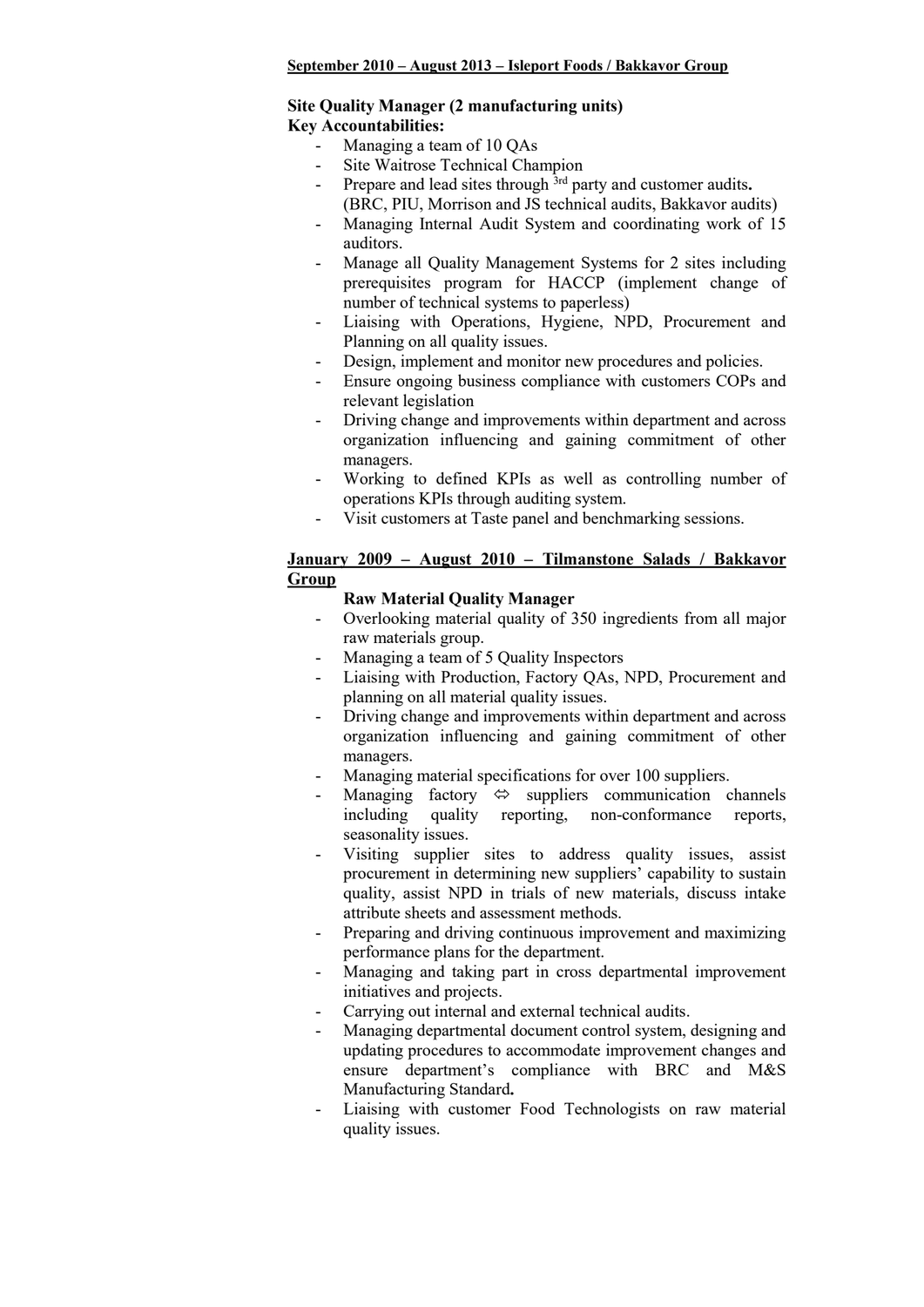# September 2008 – December 2008 -Two Sisters Food Group

QA Manager

- Overlooking team of QAs and System Monitors with day to day running of factory
- Monitoring production processes and taking all operation quality decisions.
- Addressing non-conformances with internal customers and managing customer complaints. (M&S, Tesco, Aldi, Ginster, Sainsbury)
- Participating and providing QMS data for technical manager during customer audits.
- Ensuring compliance with BRC and customer quality systems.
- Being part of technical auditing team
- Liaising with other 2SFG technical teams during merging procedures (Lloyd Maunder acquisition by 2SFG)

### November 2007 – August 2008 Branston Ltd. (South West Site)

### QA Deputy Manager

- In absence of QA Manager lead QMS gap analysis and preparations towards site first Tesco PIU audit (3 months project)
- HACCP team leader.
- Coordinating and carrying Food Safety Audits and overlooking corrective actions.
- Managing a team of 5 OAs working
- Overlooking all quality systems and procedures on late shift.
- Together with production manager working toward optimizing shift performance with best possible quality output.
- Reporting to senior management through out QSL, KPI system
- Taking active role in implementing and overseeing compliance with BRC, preparing site for Organic and Environmental accreditations.
- Carrying out site internal audits,
- Overlooking all technical requirements imposed by Tesco e.g. WIBIT levels, One Team documentation, NCR reports, MRL reports, Lab testing schedule etc.
- Being a member of H&S forum (H&S representative)

### May 2003 – October 2007 Ilchester Cheese Co. Ltd.

Quality Auditor 2006- October 2007 Line leader 2004-2006 Production operative 2003-2004

### 2005 – 2007 Interpreting Services

- Since 2005 apart from my regular job occasionally I have provided translation and interpreting services for companies and private people. I can provide references from Lubborn Cheese Co.Ltd. and Ilchester Co Ltd.

## 2001-2003 Inter-Press Colportage Company

### District manager

-

- office management and creating workflow procedures
- recruiting and interviewing drivers and store staff
- office and store workers training
- planning delivery routes
- managing the fleet of delivery cars.